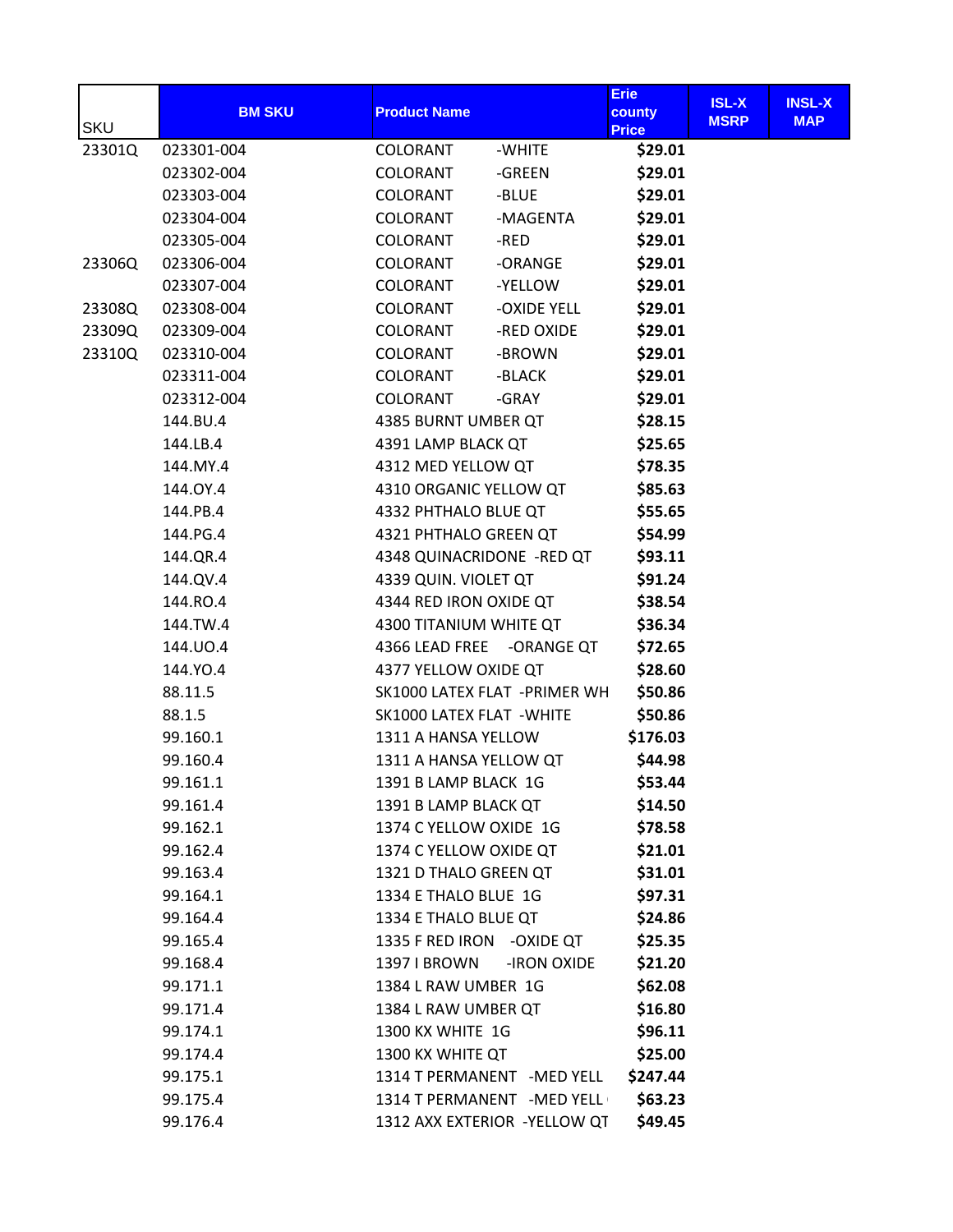| 99.180.4      | 1344 R EXTERIOR RED QT                |             | \$83.60  |
|---------------|---------------------------------------|-------------|----------|
| 99.181.4      | 1382 M MAGENTA QT                     |             | \$45.43  |
| AMW1000099-01 | <b>WATERBLOCK</b>                     | -WHITE      | \$27.30  |
| AMW1000099-05 | <b>WATERBLOCK</b>                     | - WHITE     | \$126.74 |
| AP1000099-01  | <b>INSL-X PRIME ALL - WHITE</b>       |             | \$19.68  |
| AP1000099-04  | <b>INSL-X PRIME ALL - WHITE</b>       |             | \$7.68   |
| AP1000099-05  | <b>INSL-X PRIME ALL - WHITE</b>       |             | \$88.53  |
| AQ0400099-01  | <b>INSL-X AQUA LOCK PLUS - WHITE</b>  |             | \$25.59  |
| AQ0400099-04  | <b>INSL-X AQUA LOCK PLUS - WHITE</b>  |             | \$8.80   |
| AQ0400099-05  | <b>INSL-X AQUA LOCK PLUS - WHITE</b>  |             | \$126.56 |
| AQ0420099-01  | INSL-X AQUA LOCK PLUS PRIME-B         |             | \$25.59  |
| AQ0420099-05  | INSL-X AQUA LOCK WB PRM/SLR-          |             | \$126.56 |
| AQ0577099-01  | INSL-X AQUA LOCK PRIMER-DEEP          |             | \$22.14  |
| AQ0577099-04  | INSL-X AQUA LOCK PRIMER-DEEP          |             | \$7.89   |
| B05500099-05  | ATHLETC FIELD MARK - WHITE 40         |             | \$62.24  |
| CC4510092-01  | CABINET COAT                          | -WHITE      | \$46.94  |
| CC4510099-44  | CABINET COAT                          | -WHITE      | \$15.33  |
| CC4560092-01  | <b>CABINET COAT</b>                   | -PASTEL BSE | \$45.55  |
| CC4560099-05  | <b>CABINET COAT SATIN - TINT BASE</b> |             | \$224.50 |
| CC4560099-44  | CABINET COAT                          | -PASTEL BSE | \$14.83  |
| CC4610092-01  | CABINET COAT SEMI-GLOSS WHIT          |             | \$46.94  |
| CC4610099-44  | CABINET COAT SEMI-GLOSS WHIT          |             | \$15.33  |
| CC4660092-01  | <b>CABINET COAT SEMI-GLOSS TINT</b>   |             | \$45.55  |
| CC4660099-05  | CABINET COAT SEMI-GLOSS TINT          |             | \$224.50 |
| CC4660099-44  | <b>CABINET COAT SEMI-GLOSS TINT</b>   |             | \$14.83  |
| CC5501099-01  | <b>CABINET COAT SATIN WHITE</b>       |             | \$44.38  |
| CC5501099-44  | <b>CABINET COAT SATIN WHITE</b>       |             | \$16.09  |
| CC551B099-01  | <b>CABINET COAT SATIN 1B</b>          |             | \$43.06  |
| CC551B099-44  | <b>CABINET COAT SATIN 1B</b>          |             | \$15.56  |
| CC552B099-01  | <b>CABINET COAT SATIN 2B</b>          |             | \$41.83  |
| CC552B099-44  | <b>CABINET COAT SATIN 2B</b>          |             | \$15.34  |
| CC553B099-01  | <b>CABINET COAT SATIN 3B</b>          |             | \$37.08  |
| CC553B099-44  | <b>CABINET COAT SATIN 3B</b>          |             | \$13.60  |
| CC554B099-01  | <b>CABINET COAT SATIN 4B</b>          |             | \$32.94  |
| CC554B099-44  | <b>CABINET COAT SATIN 4B</b>          |             | \$12.08  |
| CC5601099-01  | <b>CABINET COAT SEMI-GLOSS WHIT</b>   |             | \$44.38  |
| CC5601099-44  | <b>CABINET COAT SEMI-GLOSS WHIT</b>   |             | \$16.09  |
| CC561B099-01  | <b>CABINET COAT SEMI-GLOSS 1B</b>     |             | \$43.06  |
| CC561B099-44  | <b>CABINET COAT SEMI-GLOSS 1B</b>     |             | \$15.56  |
| CC562B099-01  | <b>CABINET COAT SEMI-GLOSS 2B</b>     |             | \$41.83  |
| CC562B099-44  | <b>CABINET COAT SEMI-GLOSS 2B</b>     |             | \$15.34  |
| CC563B099-01  | <b>CABINET COAT SEMI-GLOSS 3B</b>     |             | \$37.08  |
| CC563B099-44  | <b>CABINET COAT SEMI-GLOSS 3B</b>     |             | \$13.60  |
| CC564B099-01  | <b>CABINET COAT SEMI-GLOSS 4B</b>     |             | \$32.94  |
| CC564B099-44  | <b>CABINET COAT SEMI-GLOSS 4B</b>     |             | \$12.08  |
| CCST211099-01 | TUFFCRETE WB ACR - TINT WHIT          |             | \$30.11  |
| CCST211099-05 | TUFFCRETE WB ACR - TINT WHIT          |             | \$136.83 |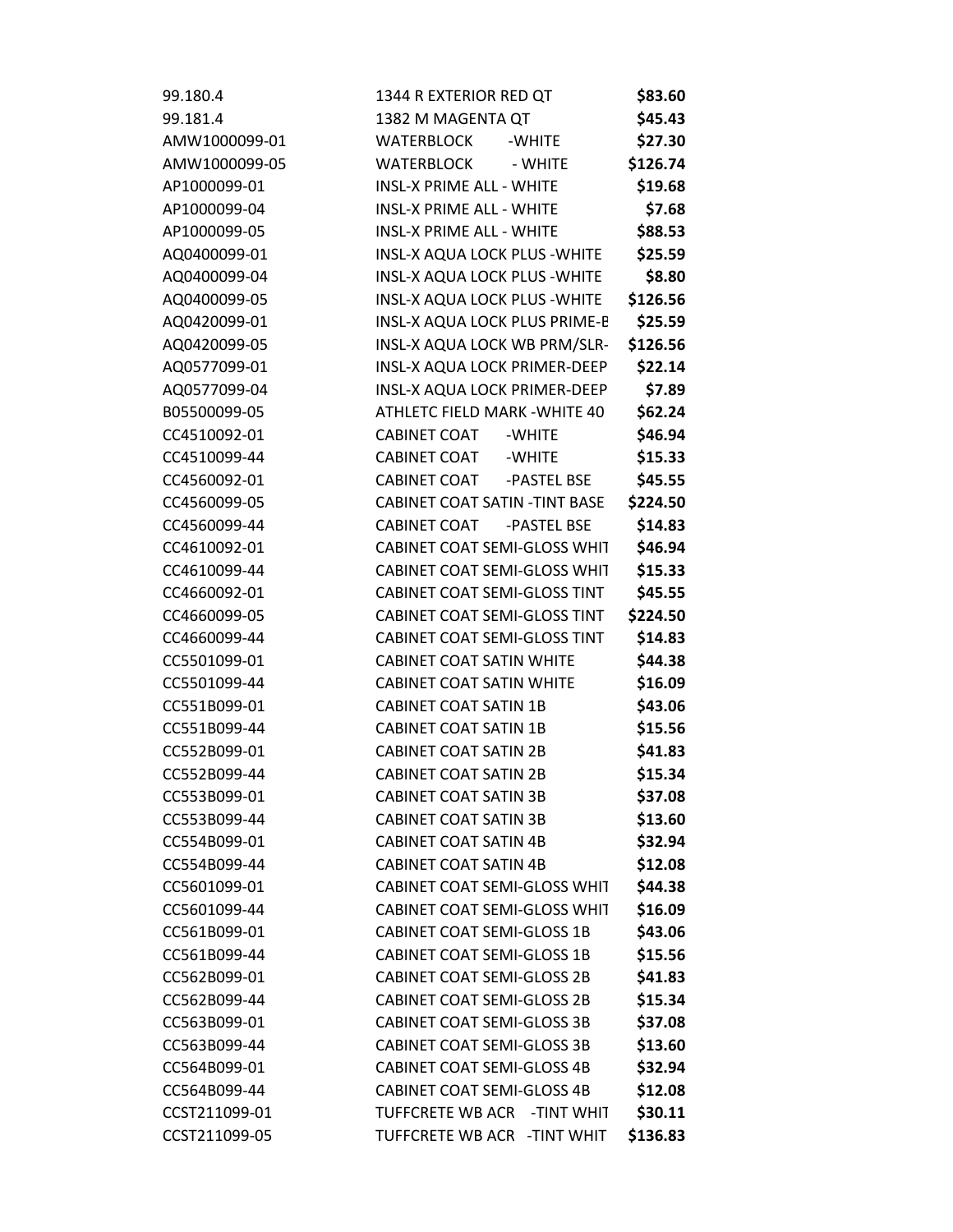| CCST211299-01 | <b>TUFFCRETE WB ACR</b><br>-DEEP BASE | \$25.20  |
|---------------|---------------------------------------|----------|
| CCST219099-01 | <b>TUFFCRETE WB ACR</b><br>-NEUTRAL I | \$22.93  |
| CCST230899-01 | TUFFCRETE WB ACR<br>-GRAY PEAI        | \$31.10  |
| CCST231099-01 | <b>TUFFCRETE WB ACR</b><br>-LIGHT GRA | \$31.10  |
| CCST231099-05 | <b>TUFFCRETE WB ACR</b><br>-LIGHT GRA | \$141.74 |
| CCST250599-01 | TUFFCRETE WB ACR -TILE RED            | \$31.10  |
| CCST292299-01 | <b>TUFFCRETE WB ACR</b><br>-DESERT SN | \$31.10  |
| CCST299899-01 | TUFFCRETE WB ACR -SADDLE BR           | \$31.10  |
| CL0100099-04  | <b>INSL-X HVY DTY DEGREASER</b>       | \$12.79  |
| CL0200099-01  | <b>INSL-X CITRUS CLEANER</b>          | \$33.15  |
| CL0200099-04  | <b>INSL-X CITRUS CLEANER</b>          | \$11.61  |
| CL0300099-01  | <b>INSL-X CONCRETE ETCH</b>           | \$21.44  |
| CPS8000099-01 | PRIME LOCK LOW VOC - WHITE            | \$37.05  |
| CPS8000099-04 | PRIME LOCK LOW VOC - WHITE            | \$13.34  |
| CPS8000099-05 | PRIME LOCK LOW VOC - WHITE            | \$181.99 |
| CR2602092-01  | CHLR SWIMMING POOL - ACC RED          | \$52.55  |
| CR2610092-01  | <b>CHLR SWIMMING POOL - WHITE</b>     | \$52.55  |
| CR2610099-05  | <b>CHLR SWIMMING POOL - WHITE</b>     | \$260.76 |
| CR2619092-01  | CHLR SWIMMING POOL - AQUAM            | \$52.55  |
| CR2620092-01  | <b>CHLR SWIMMING POOL -BLACK</b>      | \$52.55  |
| CR2623092-01  | CHLR SWIMMING POOL - OCEAN I          | \$52.55  |
| CR2623099-05  | CHLR SWIMMING POOL - OCEAN I          | \$260.76 |
| CR2624092-01  | CHLR SWIMMING POOL - ROYAL B          | \$52.55  |
| CR2624099-05  | CHLR SWIMMING POOL - ROYAL B          | \$260.76 |
| CST2100099-01 | <b>CONCRETE WB STAIN -CLEAR</b>       | \$31.10  |
| CST2100099-05 | <b>CONCRETE WB STAIN -CLEAR</b>       | \$141.74 |
| CST2110099-01 | <b>CONCRETE WB STAIN - WHITE</b>      | \$30.14  |
| CST2110099-05 | <b>CONCRETE WB STAIN - WHITE</b>      | \$136.90 |
| CST2112099-01 | <b>CONCRETE WB STAIN -DEEP BASI</b>   | \$26.56  |
| CST2190099-01 | <b>CONCRETE WB STAIN -NEUT BAS</b>    | \$24.75  |
| CST2308099-01 | <b>CONCRETE WB STAIN -GRAY PEA</b>    | \$31.10  |
| CST2310099-01 | <b>CONCRETE WB STAIN -LIGHT GR/</b>   | \$31.10  |
| CST2505099-01 | <b>CONCRETE WB STAIN -TILE RED</b>    | \$31.10  |
| CST2789099-01 | <b>CONCRETE WB STAIN -PINE GREE</b>   | \$31.10  |
| CST2922099-01 | <b>CONCRETE WB STAIN -DESERT SN</b>   | \$31.10  |
| CST2998099-01 | <b>CONCRETE WB STAIN -SADDLE BI</b>   | \$31.10  |
| CST510099-01  | <b>CONCRETE STAIN</b><br>-CLEAR       | \$29.93  |
| CST510099-05  | <b>CONCRETE STAIN</b><br>-CLEAR       | \$135.86 |
| CST511099-01  | <b>CONCRETE STAIN</b><br>-WHITE       | \$29.93  |
| CST5190099-01 | <b>TUFFCRETE CONCRETE -NEUTRL E</b>   | \$27.53  |
| CST5190099-05 | TUFFCRETE CONCRETE -NEUTRL E          | \$123.80 |
| CST530899-01  | <b>CONCRETE STAIN</b><br>-GRAY PEARL  | \$29.93  |
| CST531099-01  | <b>CONCRETE STAIN</b><br>-LIGHT GRAY  | \$29.93  |
| CST550599-01  | <b>CONCRETE STAIN</b><br>-TILE RED    | \$29.93  |
| CST550999-01  | <b>CONCRETE STAIN</b><br>-TERRACOTT/  | \$29.93  |
| CST578999-01  | <b>CONCRETE STAIN</b><br>-PINE GREEN  | \$29.93  |
| CST592299-01  | <b>CONCRETE STAIN</b><br>-DESERT SAN  | \$29.93  |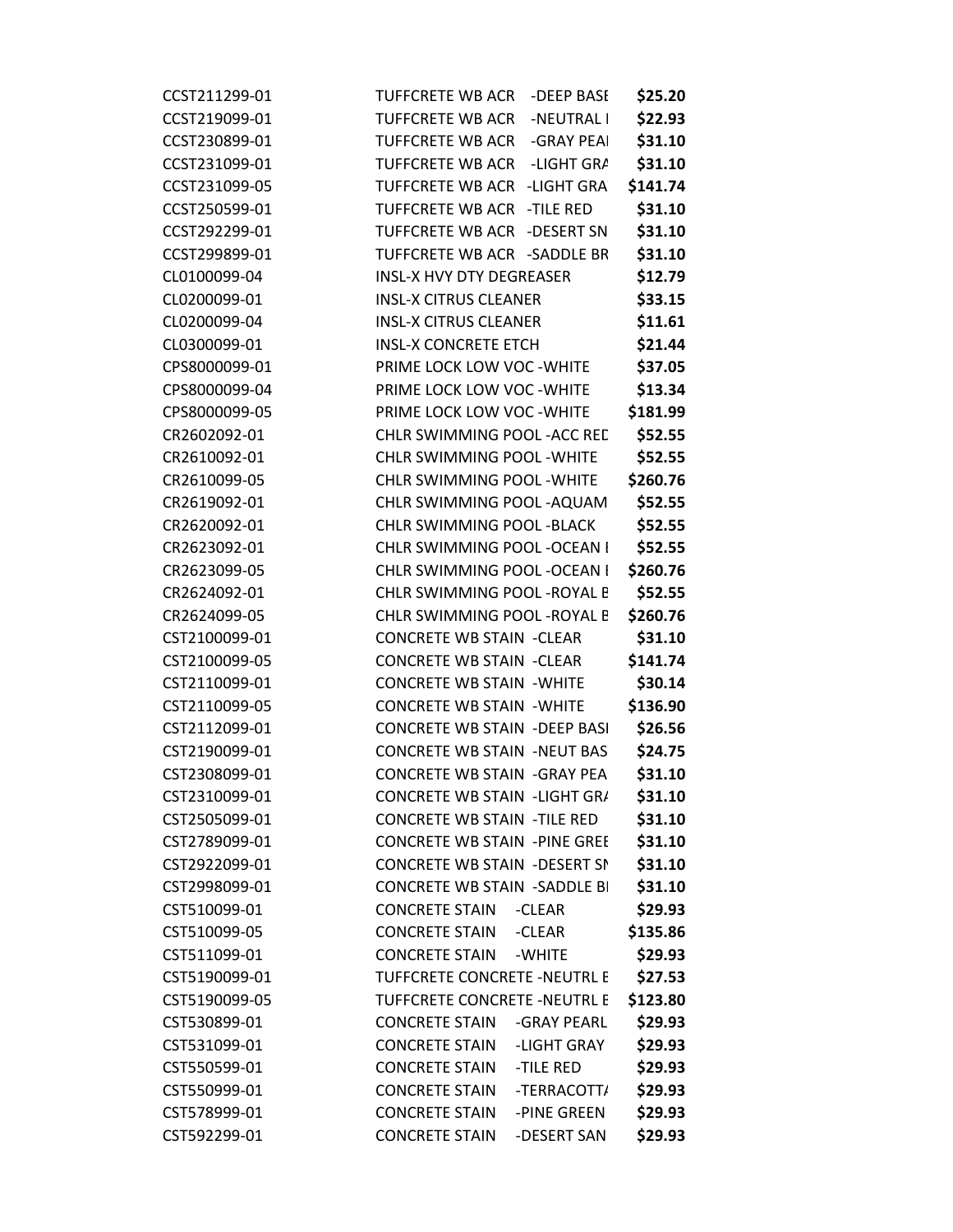| CST599899-01 | <b>CONCRETE STAIN</b>                | -SADDLE BRN                           | \$29.93  |
|--------------|--------------------------------------|---------------------------------------|----------|
| CSU000292-01 | <b>SURE STEP</b>                     | -ACCENT BS                            | \$32.20  |
| CSU030892-01 | <b>SURE STEP</b>                     | -GRAY PEAR                            | \$37.70  |
| CSU031092-01 | <b>SURE STEP</b>                     | -LIGHT GRY                            | \$37.70  |
| CSU050592-01 | <b>SURE STEP</b>                     | -TILE RED                             | \$37.70  |
| CSU078992-01 | <b>SURE STEP</b>                     | -PINE GREE                            | \$37.70  |
| CSU092292-01 | <b>SURE STEP</b>                     | -DESERT SN                            | \$37.70  |
| CSU092299-05 | <b>SURE STEP</b>                     | -DESERT SN                            | \$181.60 |
| CSU099899-01 | <b>SURE STEP</b>                     | -SADDLE BR                            | \$37.70  |
| CSU099899-05 | <b>SURE STEP</b>                     | -SADDLE BR                            | \$181.60 |
| CSU110092-01 | <b>SURE STEP</b>                     | -WHITE                                | \$37.70  |
| CSU110099-05 | <b>SURE STEP</b>                     | -WHITE                                | \$181.60 |
| CTS311099-01 |                                      | TS ACR FLOOR&PATIO - WHITE TI         | \$26.33  |
| CTS311199-01 |                                      | TS ACR FLOOR&PATIO - TINT BASI        | \$22.75  |
| CTS311299-01 |                                      | TS ACR FLOOR&PATIO -DEEP BAS          | \$19.89  |
| CTS312099-01 | TS ACR FLOOR&PATIO -BLACK            |                                       | \$26.33  |
| CTS319099-01 |                                      | TS ACR FLOOR&PATIO -NEUT BA!          | \$15.99  |
| CTS330899-01 |                                      | TS ACR FLOOR&PATIO - GRAY PE/         | \$26.33  |
| CTS331099-01 |                                      | TS ACR FLOOR&PATIO -LIGHT GR          | \$26.33  |
| CTS331099-05 |                                      | TS ACR FLOOR&PATIO -LIGHT GR          | \$128.36 |
| CTS350599-01 | TS ACR FLOOR&PATIO - TILE RED        |                                       | \$26.33  |
| CTS392299-01 |                                      | TS ACR FLOOR&PATIO -DESERT S          | \$26.33  |
| CTS399899-01 |                                      | TS ACR FLOOR&PATIO -SADDLE E          | \$26.33  |
| EC3210099-01 |                                      | LEAD BLOCK ENC COAT-WHITE TII         | \$58.20  |
| EC3210099-05 |                                      | LEAD BLOCK ENC COAT-WHITE TII         | \$285.49 |
| EGF401099-EA | BLUE FLAKE COMBO -BLUE EA            |                                       | \$7.49   |
| EGF500099-EA | RED FLAKE COMBO -RED EA              |                                       | \$7.49   |
| EGF601099-EA | INSL-X DEC FL FLAKE-BLUE EA          |                                       | \$8.66   |
| EGF700099-EA | INSL-X DEC FL FLAKE-RED EA           |                                       | \$8.66   |
| EGF701099-EA | <b>INSL-X DECO FL FLAKE BLACK EA</b> |                                       | \$8.66   |
| EGF800099-EA |                                      | INSL-X DECO FL FLAKE BROWN EA         | \$8.66   |
| EGF801099-EA |                                      | <b>INSL-X DECO FL FLAKE SILVER EA</b> | \$8.66   |
| EGF900099-EA | <b>INSL-X DEC FL FLAKE-GRAY EA</b>   |                                       | \$8.66   |
| EGF901099-EA | INSL-X DECO FL FLAKE GOLD EA         |                                       | \$8.66   |
| EGG111S99-1K |                                      | G/G W/B EPOXY SEMI-TINT BASE          | \$77.75  |
| EGG190S99-1K |                                      | G/G W/B EPOXY SEMI -NEUTRL KI         | \$77.75  |
| EGG310S99-1K |                                      | G/G W/B EPOXY SEMI-SHWRM G            | \$82.73  |
| EGG922S99-1K | <b>GARAGE GUARD</b>                  | -DESERT SND                           | \$82.73  |
| FK1310099-01 | <b>FREEZERKOTE HG INT - WHITE</b>    |                                       | \$86.25  |
| FK1323099-01 |                                      | FREEZERKOTE HG INT -SFTY YELL(        | \$98.23  |
| FLB100099-01 | TUFFCRETE FLR BOND-CLEAR             |                                       | \$24.31  |
| FM6501099-05 | <b>ACRYLIC FIELD MARK-WHITE</b>      |                                       | \$60.99  |
| FM6510099-05 | <b>ACRYLIC FIELD MARK-YELLOW</b>     |                                       | \$64.75  |
| FM6599099-05 | <b>ACRYLIC FIELD MARK-CT BLUE</b>    |                                       | \$60.99  |
| FR110099-01  |                                      | <b>INSLX FIRE RETARDNT-WHITE 1G</b>   | \$77.00  |
| FR110099-05  |                                      | <b>INSLX FIRE RETARDNT-WHITE 5G</b>   | \$383.44 |
| FR210099-01  | <b>INSL-X FIRE RETRDNT-WHITE</b>     |                                       | \$77.00  |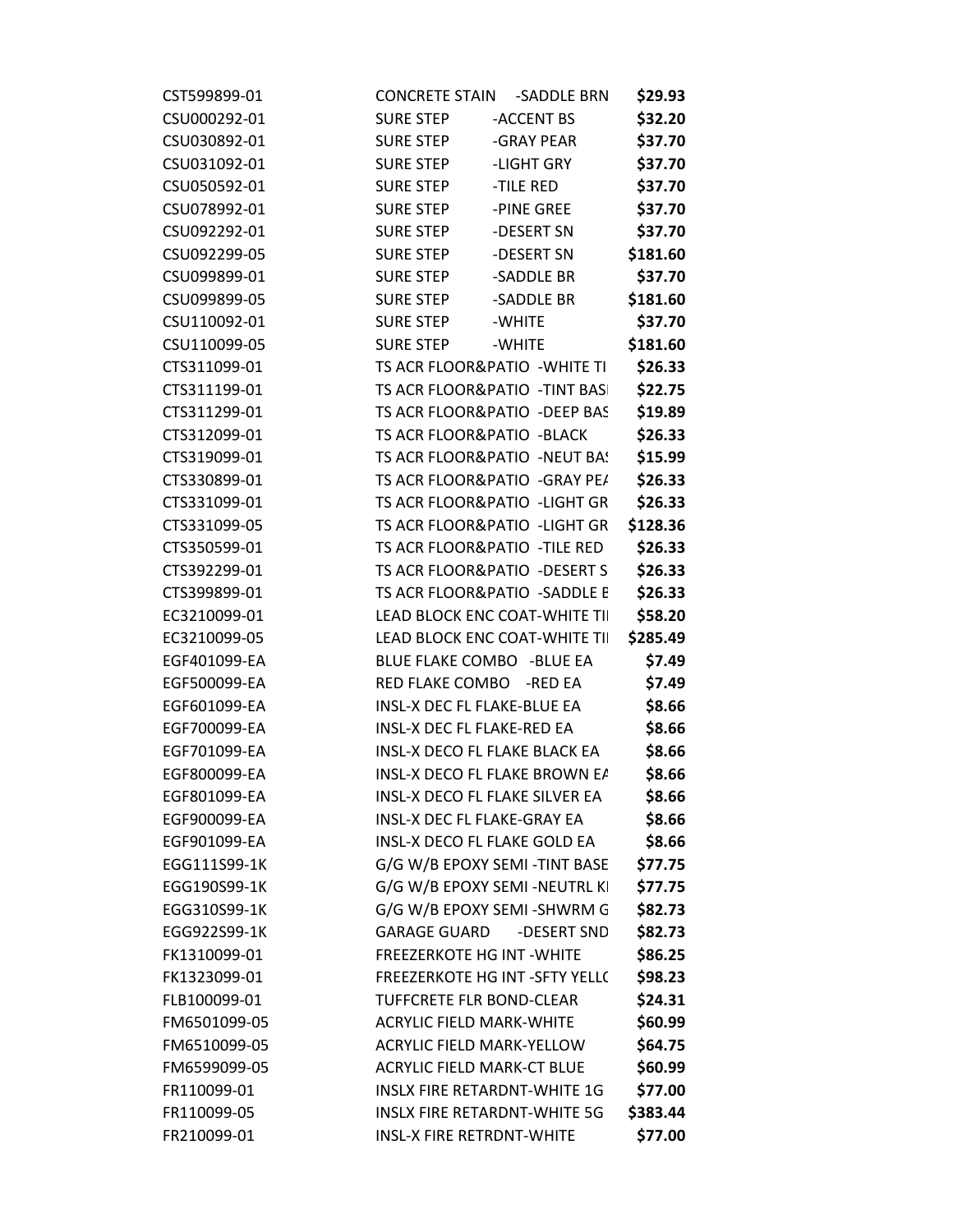|         | FR210099-05  | <b>INSL-X FIRE RETRDNT-WHITE</b>     | \$383.44 |
|---------|--------------|--------------------------------------|----------|
|         | HTF110092-01 | <b>HOTTRAX GARAG FLOOR-TINT WI</b>   | \$34.14  |
|         | HTF309092-01 | <b>HOTTRAX GARAG FLOOR-SILVER (</b>  | \$37.80  |
|         | HTF310092-01 | HOTTRAX GARAG FLOOR-LIGHT G          | \$37.80  |
|         | HTF894092-01 | HOTTRAX GARAG FLOOR-ACCENT           | \$30.10  |
|         | IG4001S99-2K | <b>INSL-GUARD POOL KIT - RED</b>     | \$142.25 |
|         | IG4010S99-2K | <b>INSL-GUARD POOL KIT-WHITE</b>     | \$142.25 |
|         | IG4020S99-2K | <b>INSL-GUARD POOL KIT-BLACK</b>     | \$142.25 |
|         | IG4024S99-2K | INSL-GUARD EPX POOL-ROYAL BL         | \$142.25 |
|         | IG4042S99-2K | INSL-GUARD POOL KIT-OCEAN BL         | \$142.25 |
|         | NO4000099-05 | <b>BLOCK OUT INT PRIMER</b>          | \$165.99 |
|         | PC1200099-01 | INSL-X CL CHGE CEIL - WHITE          | \$20.35  |
|         | PS8000099-01 | PRIME LOCK PLUS - WHITE              | \$25.38  |
|         | PS8000099-04 | PRIME LOCK PLUS<br>-WHITE            | \$8.18   |
|         | PS8000099-05 | PRIME LOCK PLUS<br>-WHITE            | \$124.76 |
|         | RP2710092-01 | RUBBER BSD POOL PT - WHITE           | \$64.31  |
|         | RP2710099-05 | RUBBER BSD POOL PT - WHITE           | \$319.70 |
|         | RP2719092-01 | RUBBER BSD POOL PT - AQUAMAI         | \$64.31  |
|         | RP2719099-05 | RUBBER BSD POOL PT - AQUAMAI         | \$319.70 |
|         | RP2720092-01 | RUBBER BSD POOL PT - SAT BLACK       | \$64.31  |
|         | RP2720099-05 | RUBBER BSD POOL PT - SATIN BLK       | \$319.70 |
|         | RP2723092-01 | RUBBER BSD POOL PT - OCEAN BL        | \$64.31  |
|         | RP2723099-05 | RUBBER BSD POOL PT - OCEAN BL        | \$319.70 |
|         | RP2724092-01 | RUBBER BSD POOL PT - ROYAL BLI       | \$64.31  |
|         | RP2724099-05 | RUBBER BSD POOL PT - ROYAL BLI       | \$319.70 |
|         | SU0001092-01 | <b>SURE STEP</b><br>-CLEAR COAT      | \$37.70  |
|         | SU0002099-05 | -ACCENT BSE<br><b>SURE STEP</b>      | \$157.78 |
|         | SU0110092-01 | <b>SURE STEP</b><br>-WHITE           | \$37.70  |
|         | SU0110099-05 | <b>SURE STEP</b><br>-WHITE           | \$181.60 |
|         | SU0308092-01 | <b>SURE STEP</b><br>-GRAY PEARL      | \$37.70  |
|         | SU0310092-01 | <b>SURE STEP</b><br>-LIGHT GRY       | \$37.70  |
|         | SU0505092-01 | <b>SURE STEP</b><br>-TILE RED        | \$37.70  |
|         | SU0789092-01 | -PINE GREEN<br><b>SURE STEP</b>      | \$37.70  |
|         | SU0922092-01 | <b>SURE STEP</b><br>-DESERT SND      | \$37.70  |
|         | SU0922099-05 | <b>SURE STEP</b><br>-DESERT SND      | \$181.60 |
|         | SU0998092-01 | <b>SURE STEP</b><br>-SADDLE BRN      | \$37.70  |
|         | SU0998099-05 | <b>SURE STEP</b><br>-SADDLE BRN      | \$181.60 |
|         | SXA110099-01 | <b>STIX ACR BOND PRIME-WHITE</b>     | \$45.89  |
|         | SXA110099-04 | <b>STIX ACR BOND PRIME-WHITE</b>     | \$12.86  |
|         | SXA110099-05 | <b>STIX ACR BOND PRIME-WHITE</b>     | \$215.59 |
|         | TB1100099-01 | <b>ACR TANNIN BLOCK HP-WHITE TII</b> | \$43.51  |
|         | TB1100099-05 | <b>ACR TANNIN BLOCK HP-WHITE TII</b> | \$211.71 |
|         | TB2100099-01 | <b>BLOCK OUT EXT PRM - WHITE</b>     | \$43.51  |
|         | TB2100099-05 | <b>BLOCK OUT EXT PRM - WHITE</b>     | \$211.71 |
|         | TP2202099-01 | LATEX TRAFFIC PAINT- RED             | \$33.95  |
|         | TP2210099-01 | ACRY LTX TRAF PT - WHITE             | \$20.83  |
| TP2210F | TP2210099-05 | <b>ACRY LTX TRAF PT - WHITE</b>      | \$102.56 |